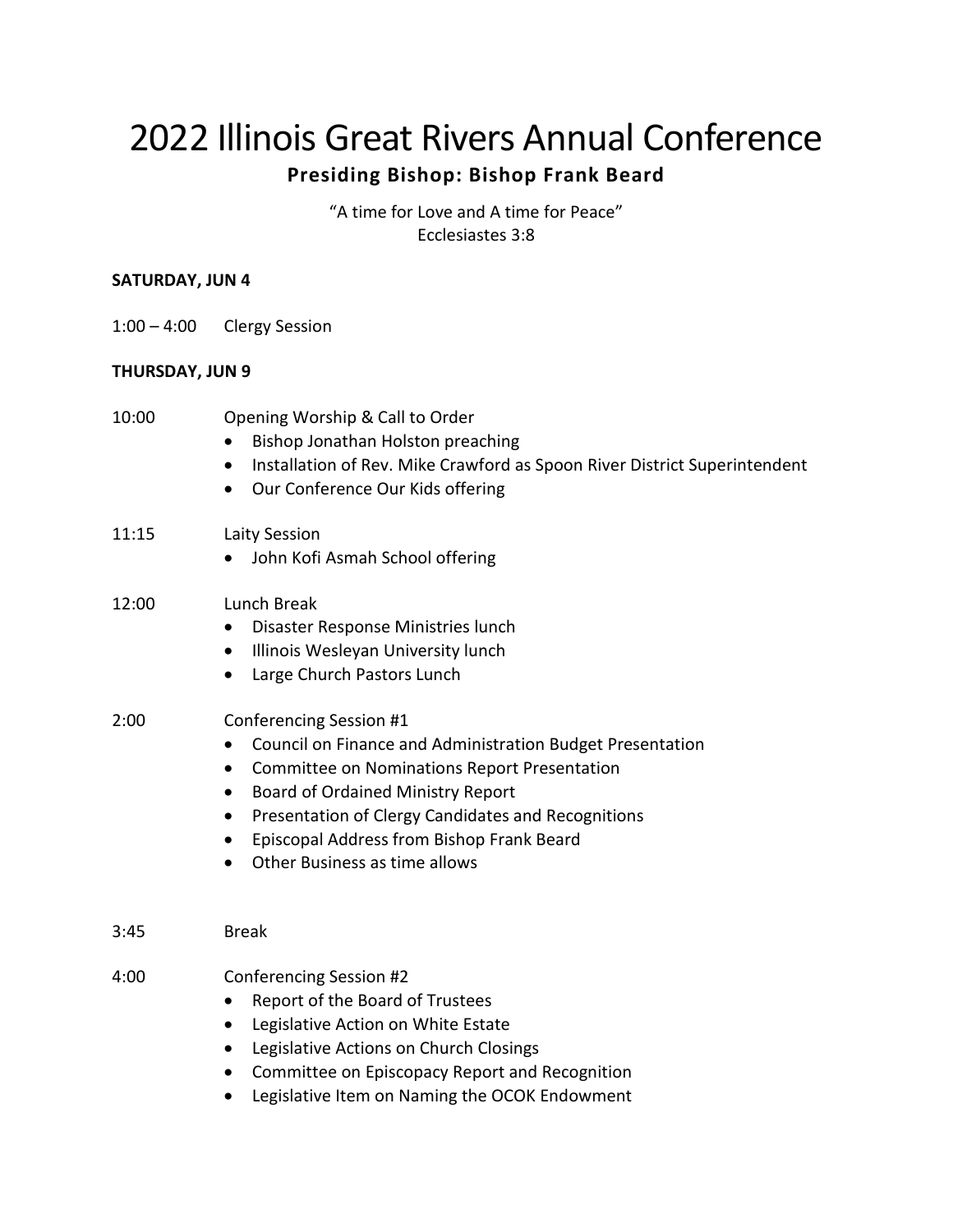- Celebration of Our Conference Our Kids and Bishop Beard
- Other Business as time allows

5:00-7:00 Dinner Break

- 7:00-8:30 Memorial Service
	- Bishop Jonathan Holston preaching

### **FRIDAY, JUN 10**

| 8:30  | Call to Order                                                                                                                                                                                                                             |
|-------|-------------------------------------------------------------------------------------------------------------------------------------------------------------------------------------------------------------------------------------------|
| 8:45  | Morning Manna: Rev. Dr. Jacqui King<br>Tom Brown Scholarship at Wiley College offering                                                                                                                                                    |
| 9:15  | Conferencing Session #3:<br>Report of the Board of Pensions<br>Meeting of United Methodist Foundation<br>Meeting of Preachers Aid Society & Benefit Fund<br>Resolution to Reduce the Number of Districts<br>Other Business as time allows |
| 10:45 | <b>Break</b>                                                                                                                                                                                                                              |
| 11:00 | Service of Recognition of Retirees<br>Rev. Janice Ringenberg preaching                                                                                                                                                                    |
| 12:00 | Lunch<br>Asbury Theological Seminary lunch<br>Garrett-Evangelical Theological Seminary lunch<br>PASBF Retired Ministers & Spouses lunch<br>$\bullet$<br>United Methodist Foundation lunch                                                 |
| 2:00  | Conferencing Session #4:<br>Report of United Women in Faith<br>Cabinet Address: Rev. Angie Lee<br>Conference Lay Leader Address: Ms. Lorene King<br>Legislative Items<br>$\bullet$<br>Other Business as time allows<br>$\bullet$          |
| 3:15  | <b>Break</b>                                                                                                                                                                                                                              |
| 3:30  | <b>Conferencing Session #5</b>                                                                                                                                                                                                            |